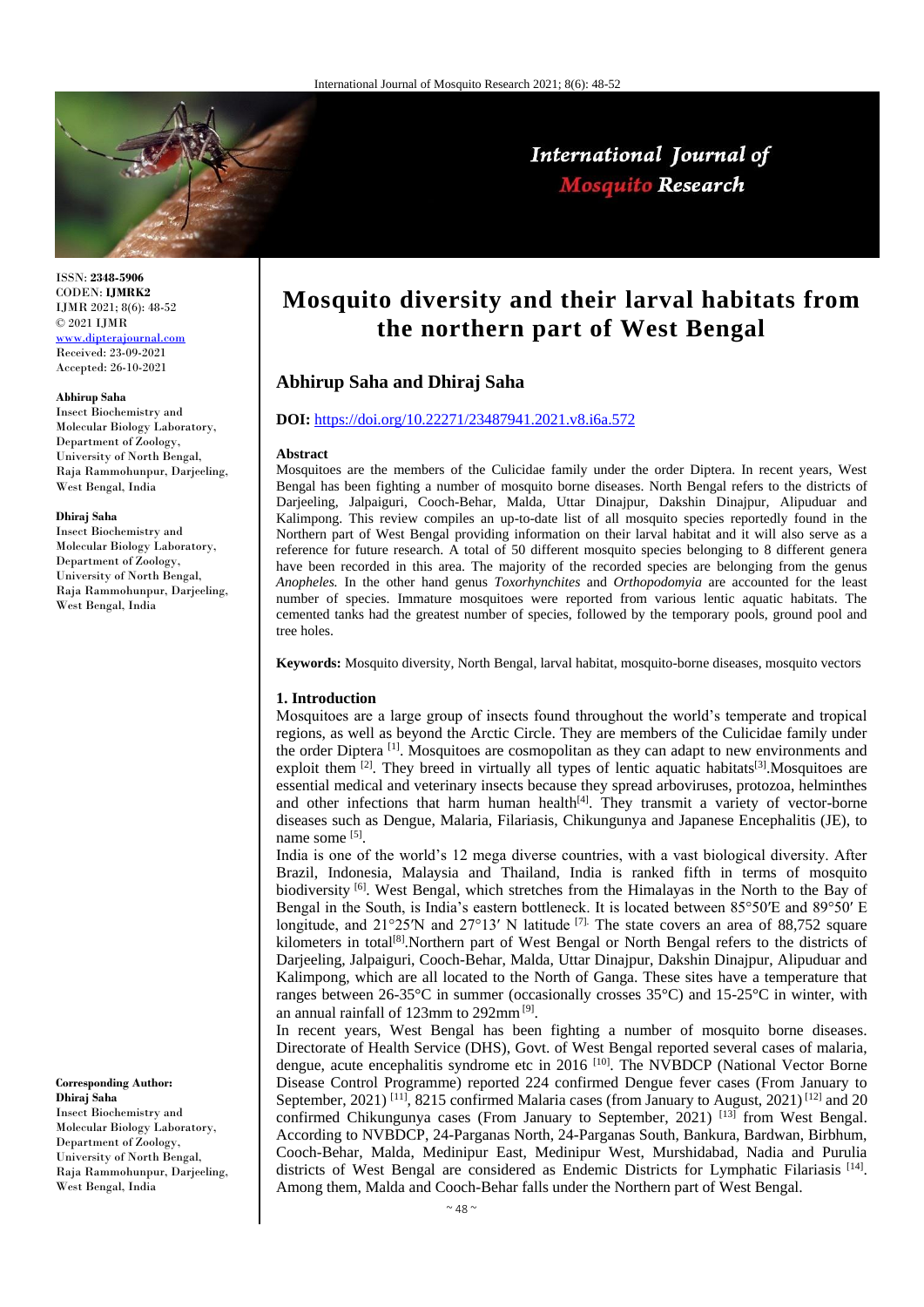Landscape changes have an impact on mosquito diversity and disease transmission i.e., vectors and their associated disease that were earlier exclusively found in forests are now found near to human environment as a result of human activities [15]. Mosquito management necessitates a thorough understanding of species diversity and composition, sheltering locations, habitats and breeding sites, as well as biting preferences over time and period. Because understanding of faunal diversity and vector control is often a key component of disease control, it's crucial to correctly identify and comprehend the bionomics of the species involved in transmission.

Previous authors have compiled lists of mosquito species found in Northern part of West Bengal, but a complete updated list of all mosquito species found in the state is still missing. Species documentation is an essential component of biodiversity research, as it aids in the protection of genetic resources as well as pest and vector control. The exact number of mosquito species found in this region must be estimated. As a result, the goal of this review is to compile an up-to-date list of all mosquito species reportedly found in the Northern part of West Bengal, information on their larval habitat, as well as need for future research.

## **2. Materials and methods**

Data were gathered from two online resource databases, namely Google scholar and Science direct, as well as published materials since 1970. Additional articles were found by searching the references list of the collected articles. The terms, ́'Mosquito', 'Diversity', 'Northern part of West Bengal' were used as keywords to find articles. As a result the current research is a compilation of scientific studies conducted between 1970 and September, 2021. A limited number of articles were found regarding the diversity of mosquito from the Northern part of West Bengal. For the preparation of this article, 20 papers related to the topic were retrieved and 4 papers with diversity of mosquitoes from Northern part of West Bengal were selected and analyzed (Fig. 1).

## **3. Results and Discussion**

A total of 50 different mosquito species belonging to 8 different genera have been recorded in this area, so far. As per our knowledge the first survey for the mosquito diversity of this region was done in  $1966$ <sup>[16]</sup>. A team from the Armed Forces Medical College in Pune studied a stretch of eastern Himalayan foothills for the sylvan mosquito fauna from July to December 1966. The 200- Kilometer Bengdubi – Bagdogra- Siliguri – Bagrakot- Binaguri- Hashimara region in the eastern Himalayan foothills was surveyed. (Lat. 26°30′N - 27°0′N; Long. - 88°15′E - 89°30′E). A total of 674 specimens were recorded, out of which 18 species belonged to Culicine family and 19 to Anopheline family. Another survey was conducted in the Siliguri – Naxalbari block of Darjeeling district in 1993-94 to investigate the occurrence and distribution of Anopheline mosquitoes  $[17]$ . They reported 13 species under Anopheline family from this region, namely, *Anopheles vagus, An.culicifacies, An.annularis, An.barbirostris, An.subpictus, An.maculatus, An.tessellatus, An.jamesii, An.aconitus, An.hyrcanus group, An.karwari, An.fluviatilis* and *An. jeyporiensis* with the first five species accounting for the majority of the species (92%).

Seasonal variation in mosquito diversity was also recorded by few researchers. In 2006, mosquito larval variety was

documented from different localities of Darjeeling town [3]. Six mosquito species under four genera *Armigeres, Aedes, Culex* and *Toxorhynchites* were found to have significant temporal change in their relative and absolute numbers. They reported the mosquito species diversity index (H′) from this region maintained between 0.87 and 1.53. They also reported that the evenness components varied greatly, ranging from 54.03 to 95.03% in this region. In the same year, mosquitoes were surveyed from Nagrakata, Binnaguri, Ballaguri and Totopara in the central dooars $[18]$ . In this study, 16 mosquito species were found in human habitation. They reported that *T.splendens* was more abundant in the wet season than in the winter and summer. Anopheles species accounted for 55.17% of total indoor resting samples, with densities ranging from 3.79% to 12.24% of the overall mosquito population. The total *Culex* spp. density in the mosquito collection was 20.32%. The populations of *Aedes spp.* and Mansonia *spp.*  were 7.55% and 4.98%, respectively.

Table 1 shows the genus composition of mosquitoes at various sample sites in North Bengal, together with their larval environment. Mosquito taxonomy is an important component in vector control. In case of Anopheline mosquitoes, vector control in a region is influenced by the number and complexity of primary and secondary vectors, necessitating a study of the entire anopheline fauna in order to integrate the various information about the vector system and formulate an appropriate and effective control strategy. Furthermore, certain unknown arboviruses capable of transmitting to humans may thrive in our forest ecosystem's sylvatic cycles. These data demonstrate the significance of mosquito fauna research [19].

Since the 1970s, limited research in some parts of North Bengal have discovered numerous new species. With the rise of mosquito-borne diseases and changing ecology, a reevaluation of the Indian Culicidae fauna is required. On a large scale, comprehensive surveys incorporating DNA-based approaches such as mosquito DNA barcoding [20] are required. Mosquito species recorded from Northern part of West Bengal

- 1. *Culex bitaeniorhynchus* [3, 16]
- 2. *Culex mimeticus* [16]
- 3. *Culex fatigans* [16]
- 4. *Culex gelidus* [16]
- 5. *Culex mimulus* [16]
- 6. *Culex epidesmus* [16]
- 7. *Culex whitmorei* [16]
- 8. *Culex fuscocephalus* [16]
- 9. *Culex vishnui* [16, 18]
- 10. *Culex quinquefasciatus* [3, 18]
- 11. *Armigeres abturbans* [16]
- 12. *Armigeres subalbatus* [3, 18]
- 13. *Armigeres theobaldi* [3]
- 14. *Uranotaenia luteola* [16]
- 
- 15. *Uranotaenia maculipleura* [16] 16. *Orthopodomyia anopheloides* [16]
- 17. *Aedes albopictus* [16, 18]
- 18. *Aedes walbus* [3, 16]
- 19. *Aedes aegypti* [18]
- 20. *Mansonia indiana* [16, 18]
- 21. *Mansonia uniformis* [16]
- 22. *Mansonia crassipes* [16]
- 23. *Mansonia annulifera* [18]
- 24. *Toxorhynchites splendens* [3, 18]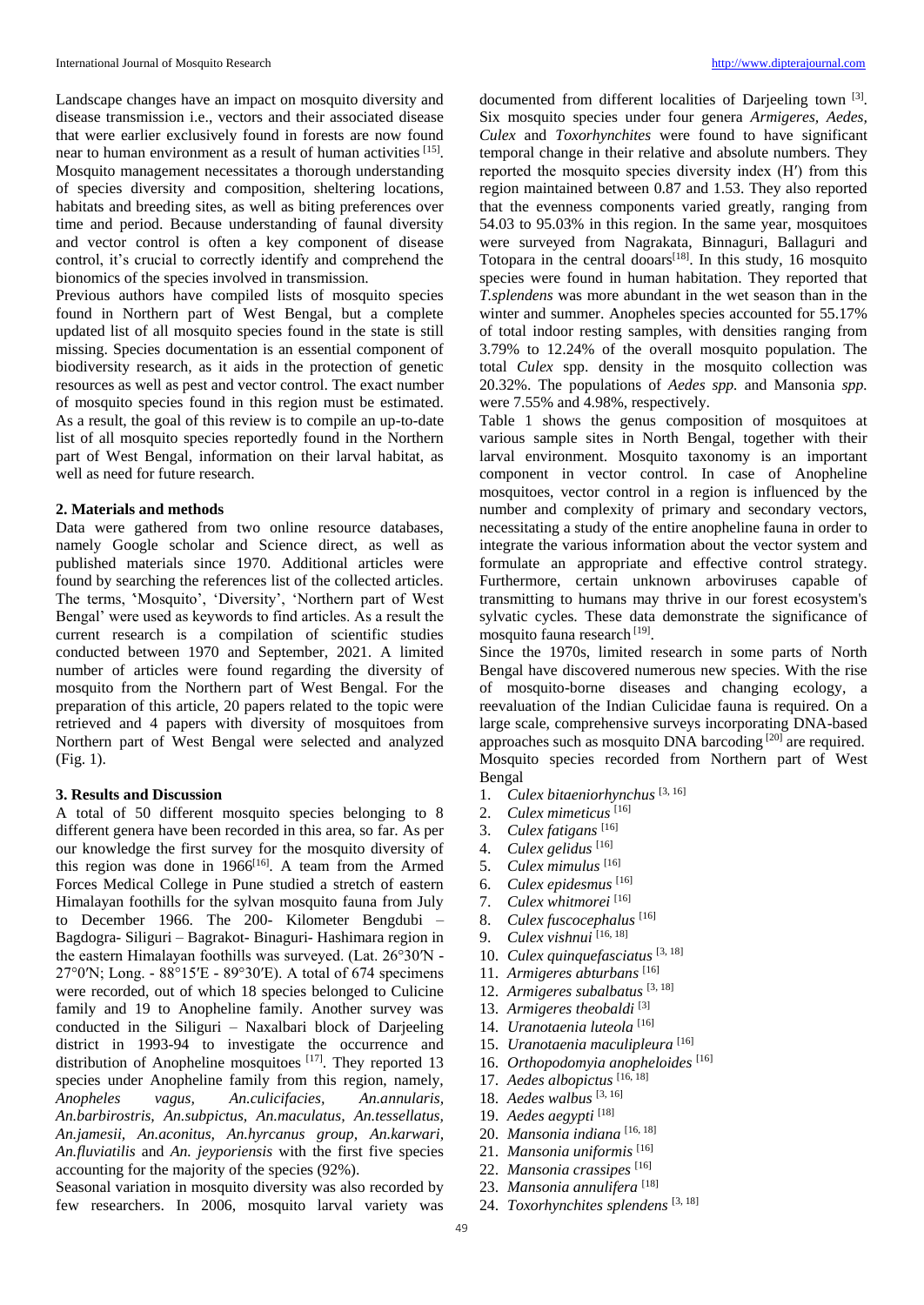## International Journal of Mosquito Research [http://www.dipterajournal.com](http://www.dipterajournal.com/)

- 25. *Anopheles aconitus* [16, 17]
- 26. *Anopheles aitkenii* [16]
- 27. *Anopheles barbirostris* [16-18]
- 28. *Anopheles hyrcanus* [16, 17, 18]
- 29. *Anopheles kochi* [16]
- 30. *Anopheles gigas* [16]
- 31. *Anopheles jamesii* [16, 17]
- 32. *Anopheles annandalei* [16]
- 33. *Anopheles culiciformis* [16]
- 34. *Anopheles culicifacies* [17, 18]
- 35. *Anopheles sintoni* [16]
- 36. *Anopheles karwari* [16, 17]
- 37. *Anopheles lindesayi* [16]
- 38. *Anopheles leucosphyrus* [16]
- 39. *Anopheles splendidus* [16]
- 
- 40. *Anopheles tessellates* [16, 17]
- 41. *Anopheles maculates* [16, 17, 18]
- 42. *Anopheles vagus* [16, 17, 18]
- 43. *Anopheles majidi* [16]
- 44. *Anopheles philippinensis* [16]
- 45. *Anopheles annularis* [17]
- 46. *Anopheles subpictus* [17]
- 47. *Anopheles fluviatilis* [17, 18]
- 48. *Anopheles jeyporiensis* [17]
- 49. *Anopheles minimus* [18]
- 50. *Anopheles varuna* [18]

The majority of the recorded species are belonging to the genus *Anopheles.* In the other hand genus *Toxorhynchites* and *Orthopodomyia* are accounted for the least number of species. (Fig. 2) Immature mosquitoes were reported from various lentic aquatic habitats. The cemented tanks had the greatest number of species, followed by the temporary pools, ground pool and tree holes. According to this review, the Northern part of West Bengal provides suitable habitat for mosquitoes to grow and develop. These habitats are seasonal in nature and only persist for a few months each year.

In comparison to other aquatic bodies, cemented temporary pools have the most resources in terms of dissolved organic matters, vegetation and algae  $[3]$ . This may allow coexistence among most species from various guilds.

## **3.1 Tables and Figures**

|  |  | Table 1: Reported larval diversity of mosquitoes according to their habitat in North Bengal [3, 16, 17, 18] |
|--|--|-------------------------------------------------------------------------------------------------------------|
|  |  |                                                                                                             |

| <b>Genus name</b>    | Reported larval diversity of mosquitoes according to their habitat in Northern part of West Bengal* |    |    |                           |                |           |           |                           |     |             |                |           |             |            |    |                           |    |    |
|----------------------|-----------------------------------------------------------------------------------------------------|----|----|---------------------------|----------------|-----------|-----------|---------------------------|-----|-------------|----------------|-----------|-------------|------------|----|---------------------------|----|----|
|                      | TP                                                                                                  | CT | HT | TD                        | <b>SD</b>      | <b>MD</b> | PF        | <b>WP</b>                 | SwP | GP          | SP             | <b>TH</b> | <b>BS</b>   | <b>StP</b> | LA | RP                        | IC | LK |
| 1. Culex sp          |                                                                                                     |    |    |                           |                |           |           |                           | ×   | ×           | ×              | ×         | ×           | ×          | ×  | $\boldsymbol{\mathsf{x}}$ | ×  |    |
| 2. Armigeres sp      | ×                                                                                                   |    | ×  | ×                         | ×              | ×         | ×         | ×                         | ×   | ×           | ×              | ×         | ×           | ×          | ×  | $\boldsymbol{\mathsf{x}}$ | ×  |    |
| 3. Uranotaenia sp    | ×                                                                                                   | ×  | ×  | $\boldsymbol{\mathsf{x}}$ | ×              | ×         | ×         | ×                         | ×   |             |                | ×         | ×           | ×          | ×  | $\boldsymbol{\mathsf{x}}$ | ×  |    |
| 4. Orthopodomyia sp  | ×                                                                                                   | ×  | ×  | ×                         | ×              | ×         | ×         | $\boldsymbol{\mathsf{x}}$ | ×   | ×           | ×              |           |             | ×          | ×  | $\boldsymbol{\mathsf{x}}$ | ×  |    |
| 5. Aedes sp          |                                                                                                     |    |    | ×                         | ×              | ×         | ×         | $\boldsymbol{\mathsf{x}}$ | ×   | $\mathbf x$ | ×              |           |             |            |    |                           | ×  |    |
| 6. Mansonia sp       | ×                                                                                                   | ×  | ×  | ×                         | $\bullet$<br>* | ×         | $\bullet$ | $\boldsymbol{\mathsf{x}}$ |     |             | ×              | ×         | ×           | ×          | ×  | $\boldsymbol{\mathsf{x}}$ |    |    |
| 7. Toxorhynchites sp |                                                                                                     |    | ×  | $\boldsymbol{\mathsf{x}}$ | ×              | ×         | ×         | $\boldsymbol{\mathsf{x}}$ | ×   | $\mathbf x$ | ×              |           | $\mathbf x$ | ×          | ×  | $\boldsymbol{\mathsf{x}}$ | ×  |    |
| 8. Anopheles sp      | ×                                                                                                   | ×  |    | ×                         | $\bullet$      | ×         |           | ×                         | ×   |             | $\bullet$<br>∼ |           | ×           | ×          | u  | $\boldsymbol{\mathsf{x}}$ |    |    |

\* TP: Temporary pools, CT: Cemented tanks, HT: Household tanks, TD: Temporary ditches, SD: Sewage drains, MD:MD: Muddy drains, PF: Paddy fields, WP: Weeded pond, SwP: Scanty weeded pond, GP: Ground pool, SP: Seepage pool, TH: Tree holes, BS: Bamboo stumps, StP: Stream pools, LA: Leaf axil, RP: Rock pool, IC: Irrigation canal, LK: – Lake.

 $\checkmark$  indicates species recorded &  $\checkmark$  indicates species not recorded.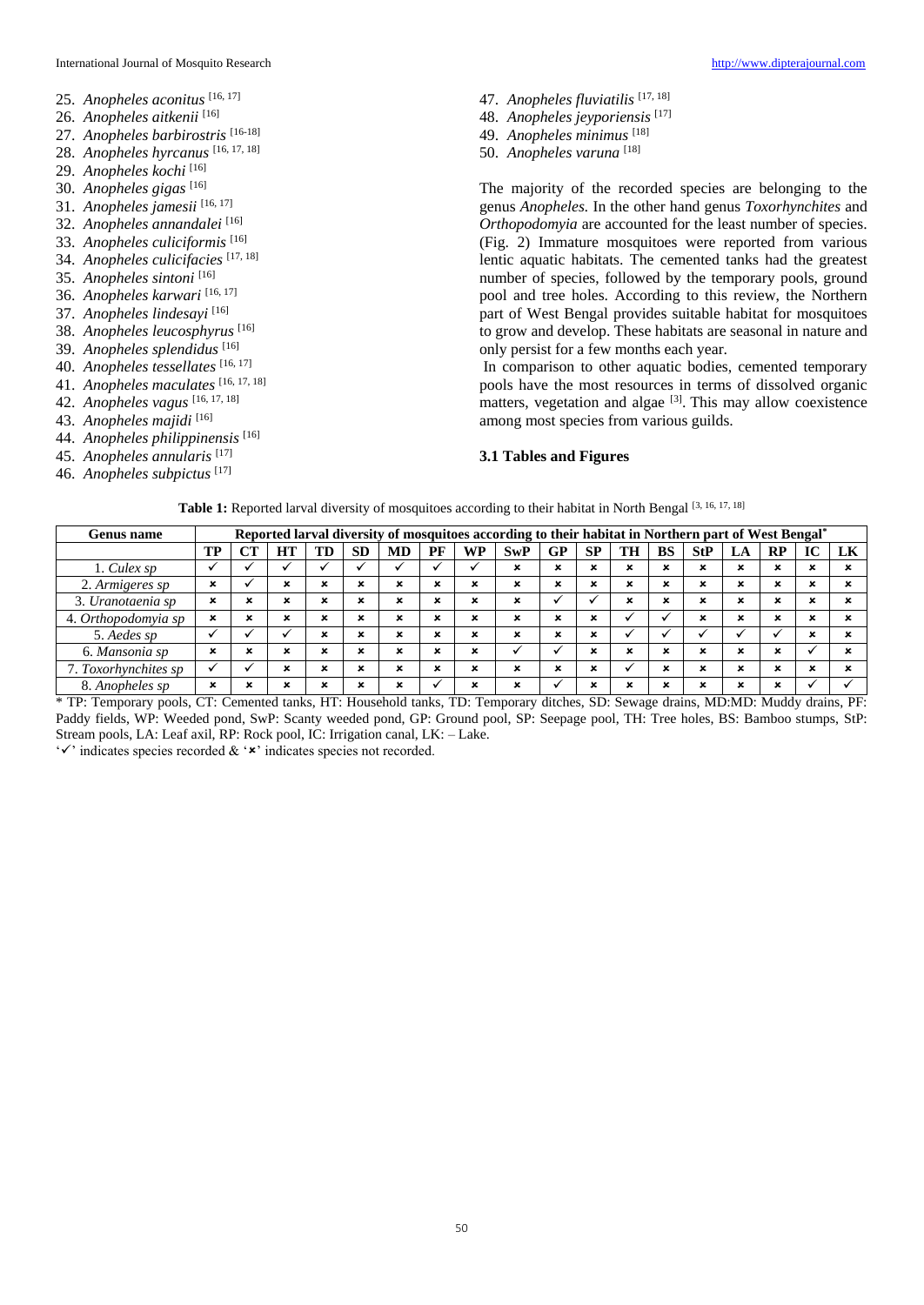

\*Consider, if feasible to do so, reporting the number of records identified from each database or register searched (rather than the total number across all databases/registers).

\*\*If automation tools were used, indicate how many records were excluded by a human and how many were excluded by automation tools.

Fig 1: PRISMA 2020 flow diagram for new systematic reviews<sup>[21]</sup>.



Out of total 8 reported genera *Anopheles* (52%) was the most abundant genus where as *Toxorhynchites*  (2%) and *Orthopodomyia* (2%) were least abundant genus.

**Fig 2:** Mosquito faunal diversity and abundance reported from the northern part of West Bengal.